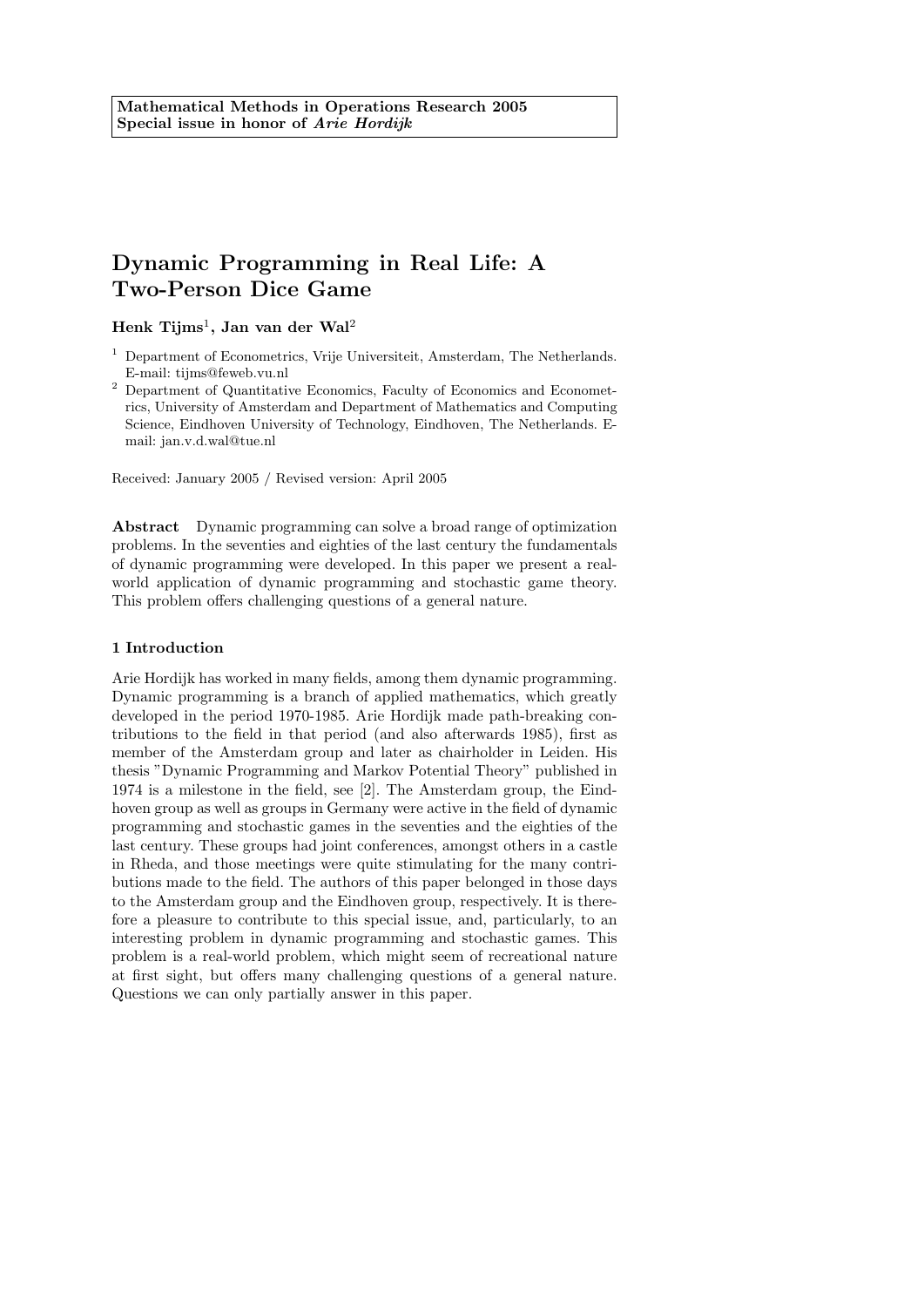The problem deals with a real-world situation arising in the final of an American TV show. At the end of the show the two remaining contestants have to play a two-person dice game. The contestants each sit behind a panel with a battery of buttons numbered as  $1, 2, \ldots, 10$ . In each stage of the game, the contestants must simultaneously press one of the buttons, where the contestants cannot observe each other's decision. The number on the button pressed by the contestant is the number of dice that are thrown for the contestant. For each contestant the score of the throw for that contestant is added to his/her total, provided that none of the dice in that throw showed the outcome 1; otherwise no points are added to the current total of the candidate. The candidate who first reaches a total of  $G$  points is the winner. In case both candidates reach the goal of  $G$  points in the same move, the winner is the candidate who has the largest total. In case these totals are equal, the game is called a tie. At each stage of the game both candidates have full information about his/her own current total and the current total of the opponent. The formulation of the game will be such that it is zero-sum and stochastic. What is the optimal strategy looking like? Do random actions appear or not? And if so, when?

## 2 Some preliminaries

Let us first look at the distribution of the number of points earned in a single throw with d dice. Define the random variable  $Y_d$  as

 $Y_d :=$  the number of points added to a contestant's total, throwing d dice.

Letting the random variable  $X_i$  denote the number of pips shown by the *i*-th dice,  $Y_d$  equals  $X_1 + \cdots + X_d$  if none of  $X_1, \ldots, X_d$  equals 1 and  $Y_d$  is 0 otherwise. The random variables  $X_1, \ldots, X_d$  are independent and identically distributed. Moreover, given that  $X_i$  is not 1, the conditional distribution of  $X_i$  is the uniform distribution on the integers  $2, 3, \ldots, 6$ . This conditional distribution has expected value 4. The probability of getting not a single 1 in a throw of d dice is  $(\frac{5}{6})^d$ . Elementary calculations next show that

$$
E(Y_d) = \left(\frac{5}{6}\right)^d 4d \quad \text{and} \quad \text{var}(Y_d) = \left(\frac{5}{6}\right)^d (16d^2 + 2d) - \left(\left(\frac{5}{6}\right)^d 4d\right)^2.
$$

The maximum of  $E(Y_d)$  is easily found by looking at the difference between  $E(Y_{d+1})$  and  $E(Y_d)$  :

$$
E(Y_{d+1}) - E(Y_d) = \left(\frac{5}{6}\right)^d 4\left(\frac{5}{6}(d+1) - d\right).
$$

The difference is positive for  $d < 5$ , is zero for  $d = 5$ , and is negative for  $d > 5$ . Hence  $E(Y_d)$  is maximized by taking d equal to 5 or 6.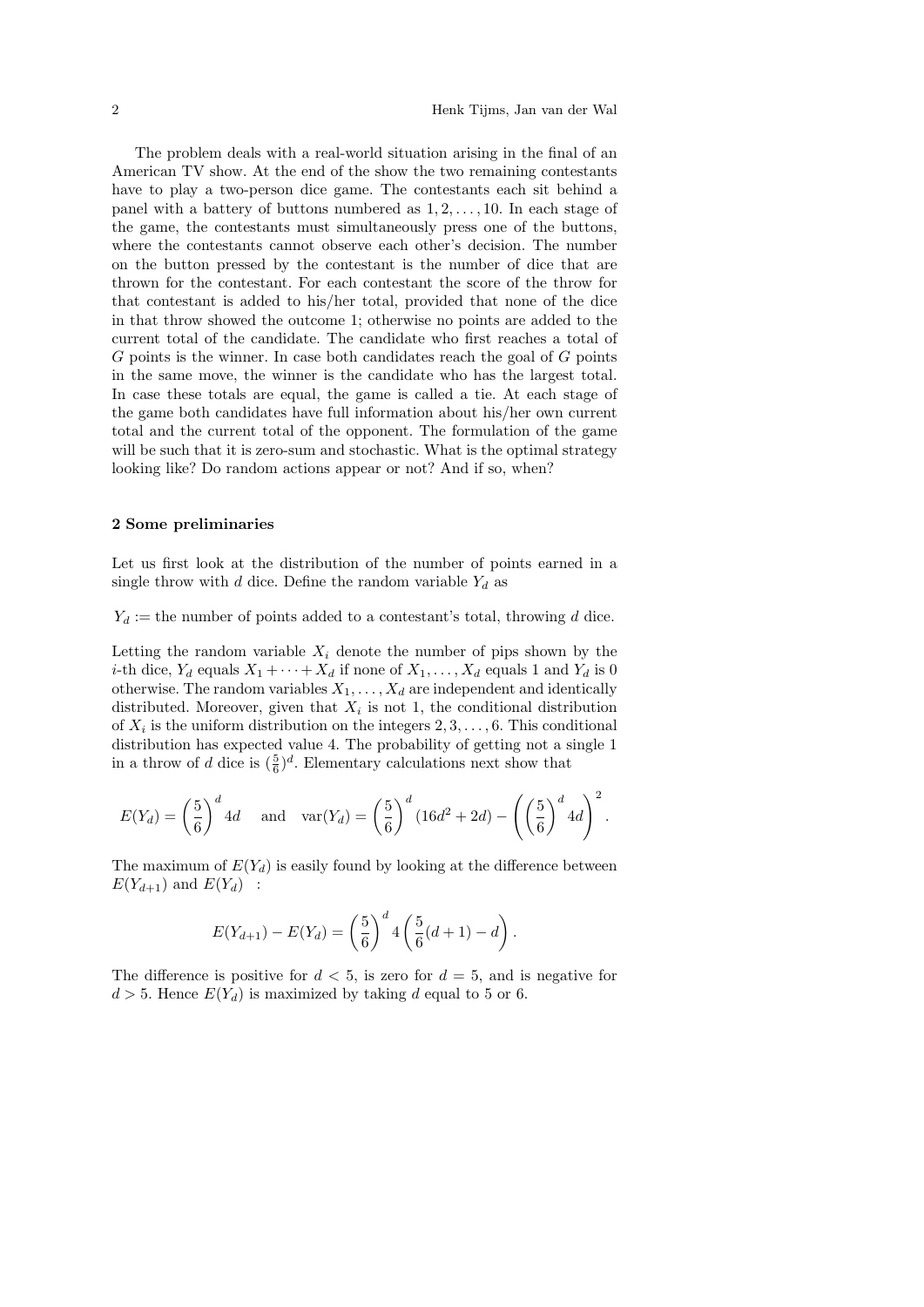Remark. A more intuitive reasoning is the following. Given that you already have put d dice in your hand, should you pick up another one? If one of the previous dice will give a 1 it is irrelevant what you do. So assume none of the other dice will give a 1. Then on the average, every one of them will contribute 4 points. So, in this situation with probability 1/6 you loose 4d points and with probability 5/6 you win another 4 points. This is essentially the same comparison we made before.

The following table gives the probability  $q_0^{(d)}$  together with the mean  $\mu_d$ and standard deviation  $\sigma_d$  of the random variable  $Y_d$  for various values of d.

| $\boldsymbol{d}$ | $\mu_d$ | $\sigma_d$ | $q_0^{(d)}$ | d  | $\mu_d$ | $\sigma_d$ | $q_0^{(d)}$ |
|------------------|---------|------------|-------------|----|---------|------------|-------------|
| 1                | 3.3333  | 1.9720     | 0.8333      |    | 7.8143  | 12.7139    | 0.2791      |
| $\overline{2}$   | 5.5556  | 4.0445     | 0.6944      | 8  | 7.4422  | 13.6559    | 0.2326      |
| 3                | 6.9444  | 6.2113     | 0.5787      | 9  | 6.9770  | 14.3521    | 0.1938      |
|                  | 7.7160  | 8.2327     | 0.4823      | 10 | 6.4602  | 14.8292    | 0.1615      |
| 5                | 8.0376  | 10.0084    | 0.4019      | 20 | 2.0867  | 12.7917    | 0.0261      |
| 6                | 8.0376  | 11.5029    | 0.3349      | 30 | 0.5055  | 7.7885     | 0.0042      |

**Table 1** Mean, standard deviation and  $q_0^{(d)}$  for one throw.

As we see, if we only look at the mean, the optimal number of dice is 5 or 6 for the situation of a single move. But as the standard deviation shows, throwing with 5 or 6 dice is not the same. With 6 dice the throw will be more 'risky'. If you quickly need a lot of points, then you have to take a risk and throws with 7 or more dice come in the picture.

Next, we discuss how to compute the probability distribution of  $Y_d$ . For any  $d \geq 1$ , let

$$
q_i^{(d)} = P(Y_d = i)
$$
 and  $r_i^{(d)} = P(Y_d = i | Y_d > 0)$  for  $i = 0, 1, ...$ 

Obviously,

$$
q_0^{(d)} = 1 - \left(\frac{5}{6}\right)^d
$$
, and  $q_i^{(d)} = \left(\frac{5}{6}\right)^d r_i^{(d)}$  for  $i, d = 1, 2, ...$ ,

and

$$
r_i^{(d)} = \sum_{j=2}^{6} \frac{1}{5} r_{i-j}^{(d-1)}
$$
,  $i = 2d, 2d + 1, \dots, 6d$ , and  $r_i^{(d)} = 0$  otherwise,

with the convention  $r_0^{(0)} = 1$  and  $r_i^{(0)} = 0$  for  $i \neq 0$ .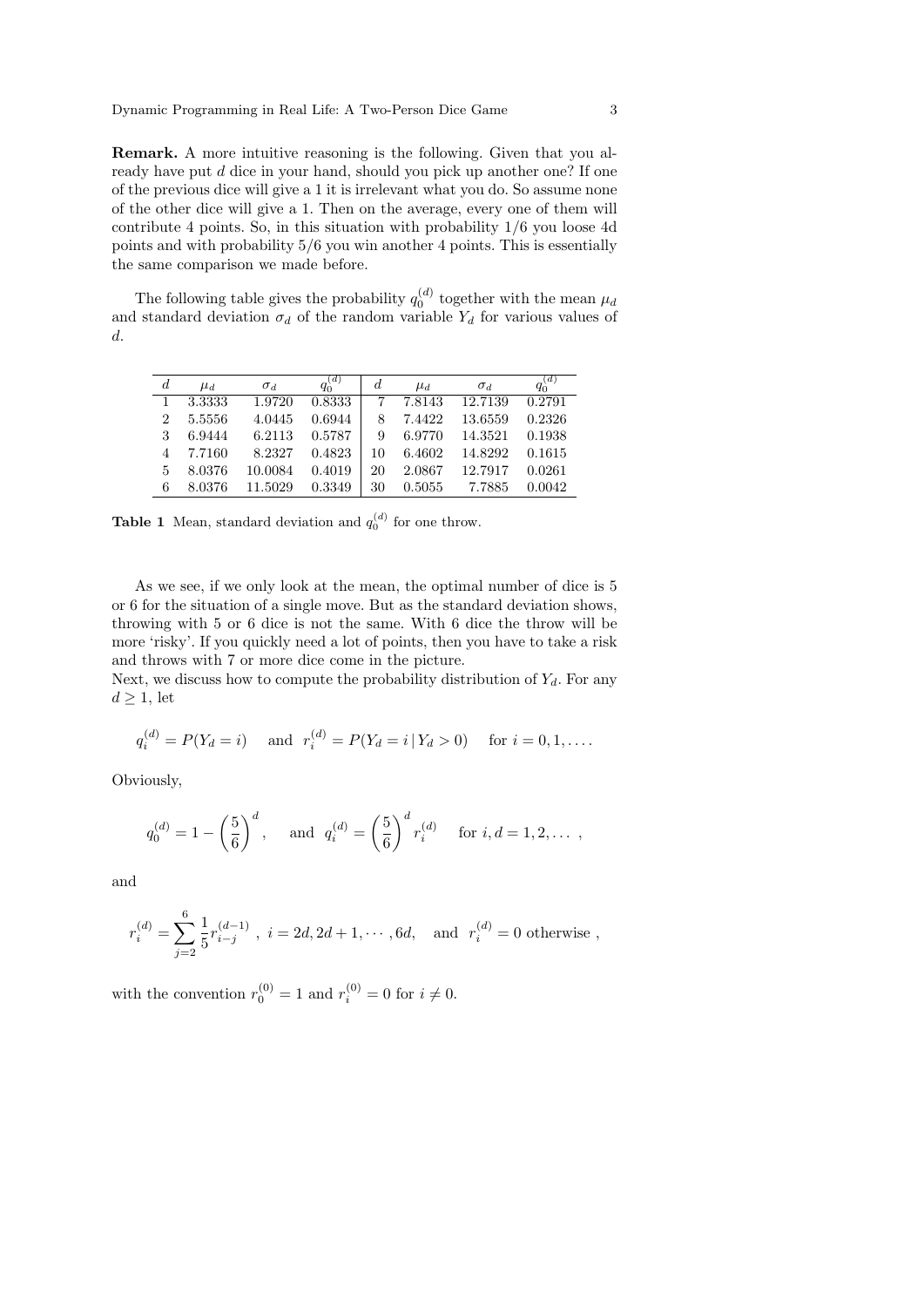## 3 Two one-person games

To get some insight, let us consider the following two one-person games. In the first one you try to minimize the expected number of throws needed to reach G points. In the second one you maximize the probability of reaching G in a given number of throws.

## 3.1 Expected number of throws

Define  $V(i)$  as the minimal expected number of throws needed to reach G when starting with  $i$  points. Then we have the ordinary dynamic programming equation (cf. [1]):

$$
V(i) = \min_{d} \left\{ 1 + q_0^{(d)} V(i) + \sum_{j=2d}^{6d} q_j^{(d)} V(i+j) \right\}
$$

or, equivalently,

$$
V(i) = \min_{d} \left\{ \frac{1}{1 - q_0^{(d)}} \left[ 1 + V(i) + \sum_{j=2d}^{6d} q_j^{(d)} V(i+j) \right] \right\},
$$

where  $V(i) = 0, i \geq G$ .

Table 2 below gives the minimal expected number of throws and  $d^*(i)$ , the optimal number of dice to use in state  $i$ . As we see, the number to use varies quite a lot. Even using 7 dice is optimal in some states. Apparently the optimal strategy attempts to reach  $G = 40$  in a certain number of 'successful' throws. In states 0 up to 11 this number is 2, whereas for  $i \geq 12$ this number appears to be 1.

| $\overline{\imath}$ | V(i)   | $d^*$<br>(i)   | $\boldsymbol{\eta}$ | (i)<br>V | $d^*$<br>(i) | İ, | V(i)   | $d^*$<br>(i) | $\boldsymbol{\eta}$ | V(i)   | $d^*$<br>(i) |
|---------------------|--------|----------------|---------------------|----------|--------------|----|--------|--------------|---------------------|--------|--------------|
| 39                  | 1.2000 |                | 29                  | 2.0836   | 3            | 19 | 3.1929 | 6            | 9                   | 4.5383 | 4            |
| 38                  | 1.2000 |                | 28                  | 2.1427   | 4            | 18 | 3.3010 | 6            | 8                   | 4.6426 | 5            |
| 37                  | 1.4400 | $\overline{2}$ | 27                  | 2.2138   | 4            | 17 | 3.4355 | 6            | 7                   | 4.7438 | 5            |
| 36                  | 1.4400 | $\overline{2}$ | 26                  | 2.3218   | 4            | 16 | 3.5919 | 6            | 6                   | 4.8484 | 5            |
| 35                  | 1.4880 | $\overline{2}$ | 25                  | 2.4674   | 4            | 15 | 3.7622 | 6            | 5                   | 4.9568 | 5            |
| 34                  | 1.5840 | $\overline{2}$ | 24                  | 2.5876   | 5            | 14 | 3.9239 | 7            | 4                   | 5.0690 | 5            |
| 33                  | 1.7376 | 3              | 23                  | 2.6644   | 5            | 13 | 4.0539 | 7            | 3                   | 5.1850 | 5            |
| 32                  | 1.7664 | 3              | 22                  | 2.7729   | 5            | 12 | 4.2027 | 7            | $\overline{2}$      | 5.3049 | 5            |
| 31                  | 1.8259 | 3              | 21                  | 2.9129   | 5            | 11 | 4.3254 | 4            |                     | 5.4287 | 5            |
| 30                  | 1.9277 | 3              | 20                  | 3.0787   | 5            | 10 | 4.4300 | 4            | 0                   | 5.5565 | 5            |

**Table 2** Results for minimizing the expected number of throws for  $G = 40$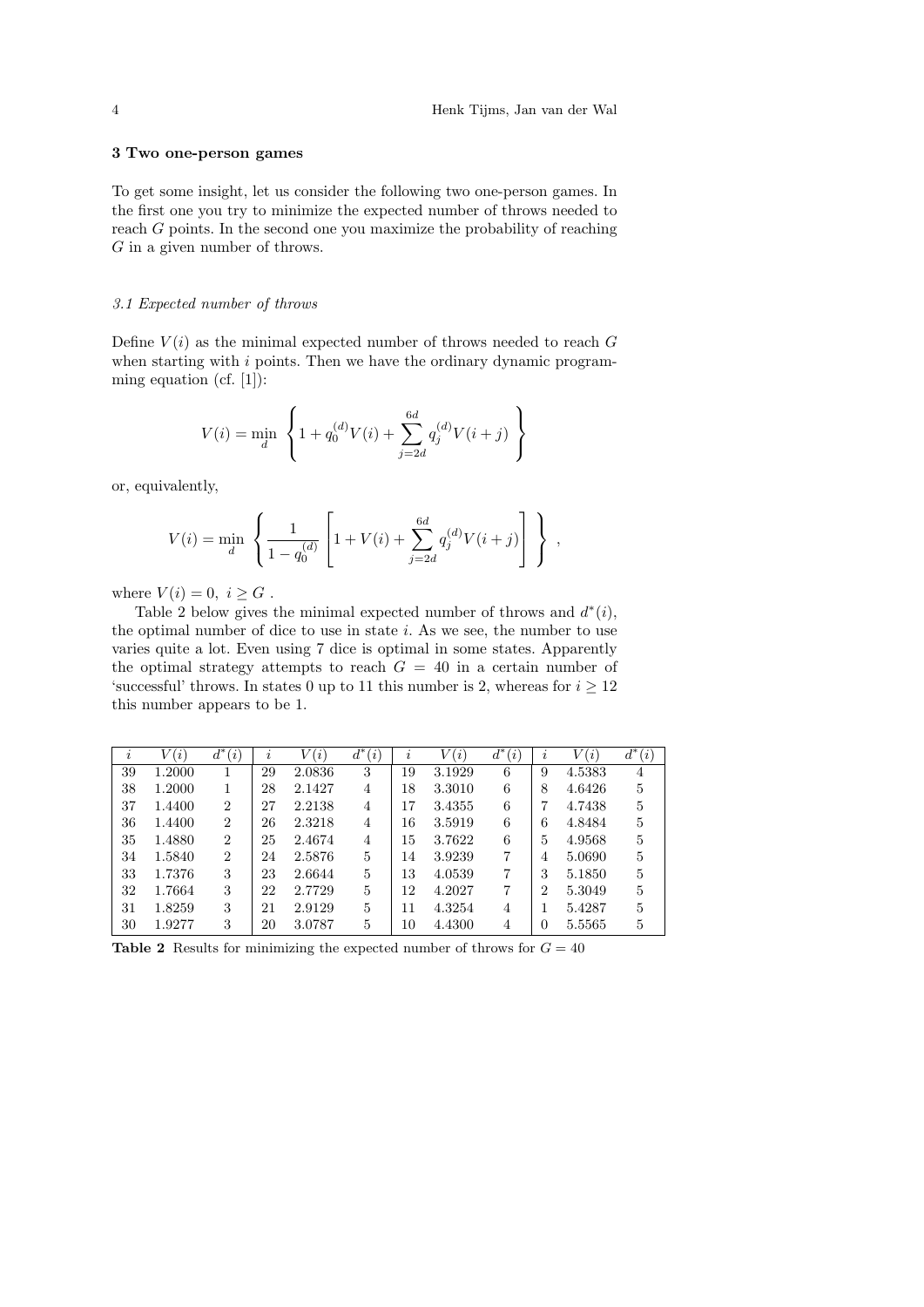## 3.2 Limited number of throws

Define  $p^{(l)}(i)$  to be the maximal probability of reaching G in l throws, when starting with  $i$  points. Then, using  $DP$ , we have

$$
p^{(l+1)}(i) = \max_{d} \left\{ \sum_{j} q_j^{(d)} p^{(l)}(i+j) \right\} ,
$$

where  $p^{(l)}(i) = 1$  for  $i \ge G$ ,  $l = 0, 1, \dots$ , and  $p^{(0)}(i) = 0$  for  $i < G$ .

The results of a maximization with  $G = 40$  and a limit L on the number of throws are given in Table 3. As we see, the number of dice to use is more regular, i.e., varies in a more monotonic way than in the case of minimizing the expected number of throws. You also see, that starting in 0 with 6 throws left you throw 4 dice. If the score turns out to be 0, you continue with 5 dice in the next throw. If then the score is 17 you continue with 5 dice again, but if it is 22 you continue with 4 dice, etc.

#### 3.3 The game

The rules of the game state that in each throw simultaneously the two players have to decide upon the number of dice to use, so without seeing what the opponent is doing but knowing and using the scores so far. So, after a number of throws player 1 has reached a points and player 2 has reached b points. Thus the state space is two dimensional. If now player 1 decides to use k dice and player 2 uses l then the state changes from  $(a, b)$ into  $(a+i, b+j)$  with probability  $q_i^{(k)}q_j^{(l)}$ .

The game is a stochastic terminating zero-sum game. If we assume that the number of dice to be used in each throw is limited by some number, D say  $(D = 10$  in the TV game), then the game can be solved by dynamic programming recursively.

The value of the game is equal to the probability that player 1 wins minus the probability that player 2 wins, given that both players play optimally. Define

$$
V(a,b) = \begin{cases} 1 & \text{if } a > b \text{ and } a \ge G; \\ 0 & \text{if } a = b \ge G; \\ -1 & \text{if } a < b \text{ and } b \ge G. \end{cases}
$$
 (1)

We want to determine  $V(a, b)$  for both a and b less than G and the optimal, possibly randomized, actions that guarantee this value.

#### 3.4 Randomized actions

The first question might be: do the players have to randomize the number of dice to use in a throw? Some insight is already gained by just looking at the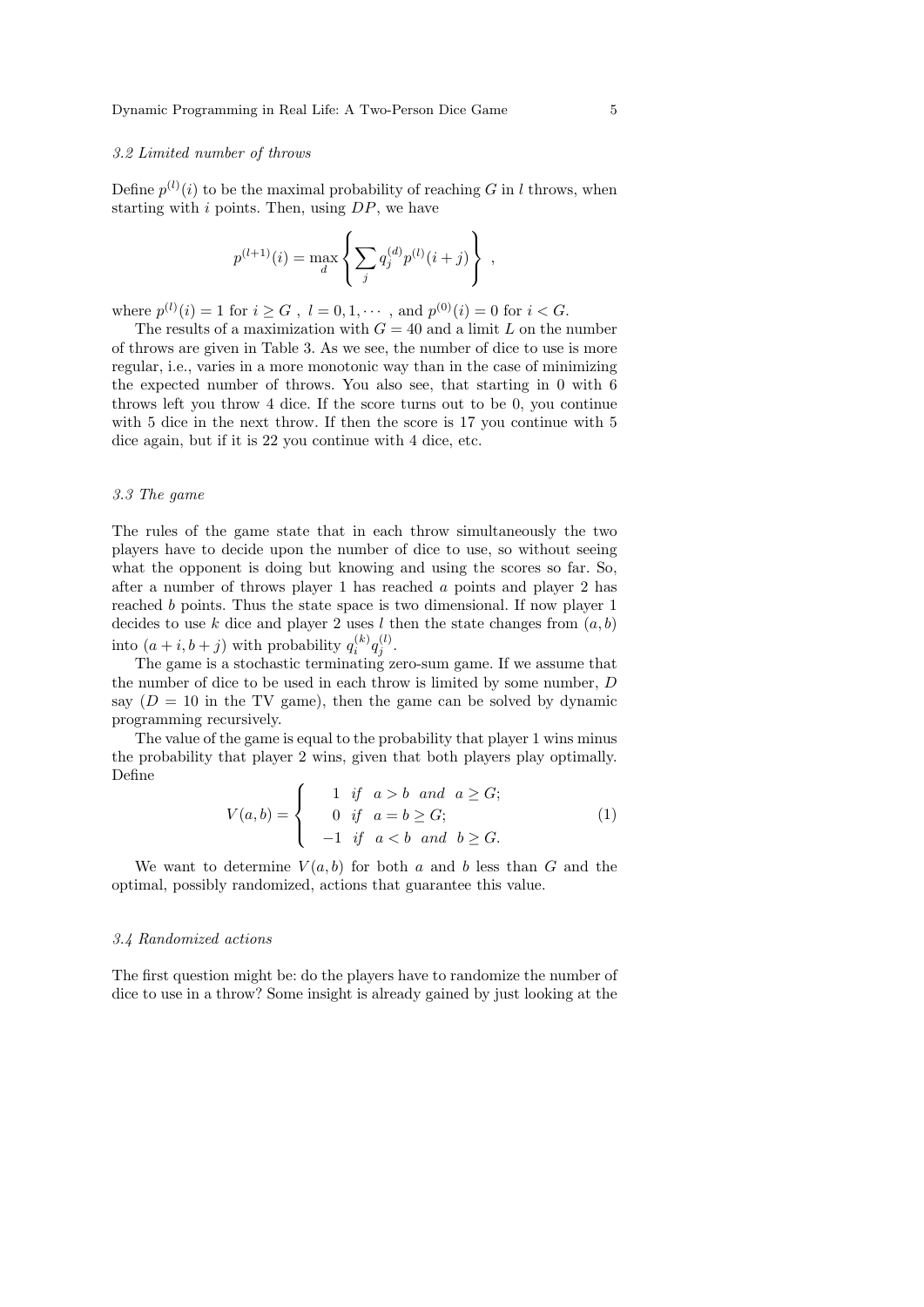6 Henk Tijms, Jan van der Wal

|                  | $L=1$ |                  | $\overline{L=2}$ |                  | $\overline{L=3}$ |                          | $L=4$ |                  | $L=5$ |                | $\overline{L=6}$ |                |
|------------------|-------|------------------|------------------|------------------|------------------|--------------------------|-------|------------------|-------|----------------|------------------|----------------|
| i                | P(i)  | $d^*$            | P(i)             | $d^\ast$         | P(i)             | $d^*$                    | P(i)  | $d^*$            | P(i)  | $d^*$          | P(i)             | $d^*$          |
| $\overline{39}$  | 0.833 | $\overline{1}$   | 0.972            | $\overline{1}$   | 0.995            | $\overline{1}$           | 0.999 | $\overline{1}$   | 1.000 | $\overline{1}$ | 1.000            | $\overline{1}$ |
| 38               | 0.833 | $\mathbf{1}$     | 0.972            | $\,1$            | 0.995            | $\mathbf 1$              | 0.999 | $\mathbf{1}$     | 1.000 | $\,1$          | 1.000            | $\mathbf{1}$   |
| 37               | 0.694 | $\overline{2}$   | 0.921            | $\,1\,$          | 0.982            | $\,1\,$                  | 0.996 | $\mathbf{1}$     | 0.999 | $\,1\,$        | 1.000            | $\mathbf{1}$   |
| 36               | 0.694 | $\overline{2}$   | 0.907            | $\overline{2}$   | 0.975            | $\mathbf{1}$             | 0.994 | $\mathbf{1}$     | 0.999 | $\,1\,$        | 1.000            | $\mathbf{1}$   |
| 35               | 0.667 | $\overline{2}$   | 0.894            | $\overline{2}$   | 0.967            | $\overline{2}$           | 0.990 | $\mathbf{1}$     | 0.997 | $\mathbf{1}$   | 0.999            | $\mathbf{1}$   |
| 34               | 0.611 | $\overline{2}$   | 0.867            | $\overline{2}$   | 0.957            | $\overline{2}$           | 0.987 | $\overline{2}$   | 0.996 | $\,1\,$        | 0.999            | $\mathbf{1}$   |
| 33               | 0.574 | 3                | 0.838            | $\overline{2}$   | 0.945            | $\overline{2}$           | 0.982 | $\overline{2}$   | 0.994 | $\overline{2}$ | 0.998            | $\mathbf{1}$   |
| 32               | 0.560 | 3                | 0.812            | 3                | 0.930            | $\overline{2}$           | 0.976 | $\overline{2}$   | 0.992 | $\overline{2}$ | 0.998            | $\overline{2}$ |
| 31               | 0.532 | 3                | 0.795            | 3                | 0.916            | $\overline{2}$           | 0.969 | $\overline{2}$   | 0.990 | $\overline{2}$ | 0.997            | $\overline{2}$ |
| 30               | 0.486 | 3                | 0.765            | 3                | 0.898            | 3                        | 0.960 | $\overline{2}$   | 0.986 | $\overline{2}$ | 0.995            | $\overline{2}$ |
| $\,29$           | 0.471 | 4                | 0.743            | 3                | 0.885            | 3                        | 0.952 | $\overline{2}$   | 0.982 | $\overline{2}$ | 0.994            | $\overline{2}$ |
| 28               | 0.455 | $\,4\,$          | 0.716            | 3                | 0.868            | 3                        | 0.941 | 3                | 0.977 | $\overline{2}$ | 0.992            | $\overline{2}$ |
| 27               | 0.428 | $\overline{4}$   | 0.693            | $\overline{4}$   | 0.851            | 3                        | 0.932 | 3                | 0.972 | $\overline{2}$ | 0.989            | $\overline{2}$ |
| 26               | 0.395 | $\overline{5}$   | 0.667            | $\overline{4}$   | 0.830            | 3                        | 0.921 | 3                | 0.965 | $\overline{2}$ | 0.986            | $\overline{2}$ |
| 25               | 0.386 | $\overline{5}$   | 0.649            | $\overline{4}$   | 0.812            | 3                        | 0.909 | 3                | 0.959 | 3              | 0.983            | $\overline{2}$ |
| 24               | 0.370 | $\overline{5}$   | 0.625            | $\overline{4}$   | 0.793            | $\overline{4}$           | 0.897 | 3                | 0.952 | 3              | 0.979            | $\overline{2}$ |
| 23               | 0.346 | $\overline{5}$   | 0.597            | $\overline{5}$   | 0.773            | $\,4\,$                  | 0.883 | 3                | 0.944 | 3              | 0.975            | $\overline{2}$ |
| 22               | 0.325 | 6                | 0.577            | $\overline{5}$   | 0.755            | $\overline{4}$           | 0.869 | 3                | 0.936 | 3              | 0.970            | 3              |
| 21               | 0.316 | $\boldsymbol{6}$ | 0.561            | $\overline{5}$   | 0.738            | $\,4\,$                  | 0.855 | 3                | 0.927 | 3              | 0.965            | 3              |
| 20               | 0.302 | $\boldsymbol{6}$ | 0.539            | $\overline{5}$   | 0.716            | $\,4\,$                  | 0.839 | $\overline{4}$   | 0.917 | 3              | 0.959            | 3              |
| 19               | 0.281 | $\boldsymbol{6}$ | 0.510            | $\overline{5}$   | 0.691            | $\overline{4}$           | 0.822 | $\,4\,$          | 0.905 | 3              | 0.953            | 3              |
| 18               | 0.268 | $\overline{7}$   | 0.494            | 6                | 0.675            | $\overline{5}$           | 0.808 | 4                | 0.895 | 3              | 0.946            | 3              |
| 17               | 0.259 | $\overline{7}$   | 0.480            | $\boldsymbol{6}$ | 0.659            | $\overline{5}$           | 0.794 | $\,4\,$          | 0.884 | 3              | 0.939            | 3              |
| 16               | 0.246 | $\overline{7}$   | 0.460            | $\,6$            | 0.639            | $\overline{5}$           | 0.778 | $\,4\,$          | 0.872 | 3              | 0.931            | 3              |
| 15               | 0.229 | $\overline{7}$   | 0.436            | $\boldsymbol{6}$ | 0.616            | $\overline{5}$           | 0.759 | $\overline{4}$   | 0.858 | $\overline{4}$ | 0.923            | 3              |
| 14               | 0.220 | 8                | 0.421            | $\overline{7}$   | 0.598            | $\bf 5$                  | 0.742 | $\overline{4}$   | 0.846 | $\overline{4}$ | 0.914            | 3              |
| $13\,$           | 0.213 | 8                | 0.408            | $\overline{7}$   | 0.581            | $\overline{5}$           | 0.726 | 4                | 0.833 | $\,4\,$        | 0.905            | 3              |
| 12               | 0.202 | 8                | 0.391            | $\overline{7}$   | 0.563            | $\overline{6}$           | 0.708 | $\overline{5}$   | 0.820 | $\overline{4}$ | 0.895            | 3              |
| 11               | 0.187 | 8                | 0.371            | $\overline{7}$   | 0.542            | $\boldsymbol{6}$         | 0.690 | $\overline{5}$   | 0.805 | $\overline{4}$ | 0.884            | 3              |
| 10               | 0.182 | 9                | 0.356            | 8                | 0.525            | 6                        | 0.674 | $\overline{5}$   | 0.792 | $\overline{4}$ | 0.874            | $\overline{4}$ |
| $\boldsymbol{9}$ | 0.175 | $\overline{9}$   | 0.345            | 8                | 0.510            | $\boldsymbol{6}$         | 0.659 | $\overline{5}$   | 0.778 | $\,4\,$        | 0.864            | $\overline{4}$ |
| 8                | 0.165 | $\overline{9}$   | 0.331            | 8                | 0.493            | $\boldsymbol{6}$         | 0.642 | $\overline{5}$   | 0.763 | $\overline{4}$ | 0.853            | $\overline{4}$ |
| 7                | 0.154 | 10               | 0.314            | 8                | 0.473            | $\boldsymbol{6}$         | 0.623 | $\overline{5}$   | 0.747 | $\overline{4}$ | 0.841            | $\overline{4}$ |
| 6                | 0.150 | 10               | 0.301            | 8                | 0.457            | $\overline{7}$           | 0.607 | $\overline{5}$   | 0.732 | $\overline{4}$ | 0.829            | 4              |
| $\overline{5}$   | 0.144 | 10               | 0.291            | $\boldsymbol{9}$ | 0.443            | $\overline{7}$           | 0.591 | $\overline{5}$   | 0.717 | $\bf 5$        | 0.817            | $\,4\,$        |
| $\overline{4}$   | 0.136 | 10               | 0.278            | $\boldsymbol{9}$ | 0.428            | $\overline{\mathcal{U}}$ | 0.574 | $\overline{5}$   | 0.702 | $\bf 5$        | 0.804            | $\overline{4}$ |
| 3                | 0.126 | 10               | 0.264            | 9                | 0.411            | $\overline{\mathcal{U}}$ | 0.557 | $\overline{6}$   | 0.687 | $\bf 5$        | 0.791            | $\overline{4}$ |
| $\overline{2}$   | 0.115 | 10               | 0.248            | 9                | 0.392            | $\overline{7}$           | 0.538 | $\boldsymbol{6}$ | 0.670 | $\bf 5$        | 0.778            | 4              |
| $\mathbf{1}$     | 0.102 | $10\,$           | 0.230            | 10               | 0.373            | $\overline{\mathbf{7}}$  | 0.520 | $\boldsymbol{6}$ | 0.653 | $\bf 5$        | 0.763            | $\,4\,$        |
| $\overline{0}$   | 0.088 | 10               | 0.214            | 10               | 0.355            | $\overline{\mathbf{7}}$  | 0.501 | $\overline{6}$   | 0.636 | $\bf 5$        | 0.749            | $\overline{4}$ |

|  |  | <b>Table 3</b> Maximal probability of reaching $G = 40$ in at most L throws. |  |  |  |  |  |
|--|--|------------------------------------------------------------------------------|--|--|--|--|--|
|--|--|------------------------------------------------------------------------------|--|--|--|--|--|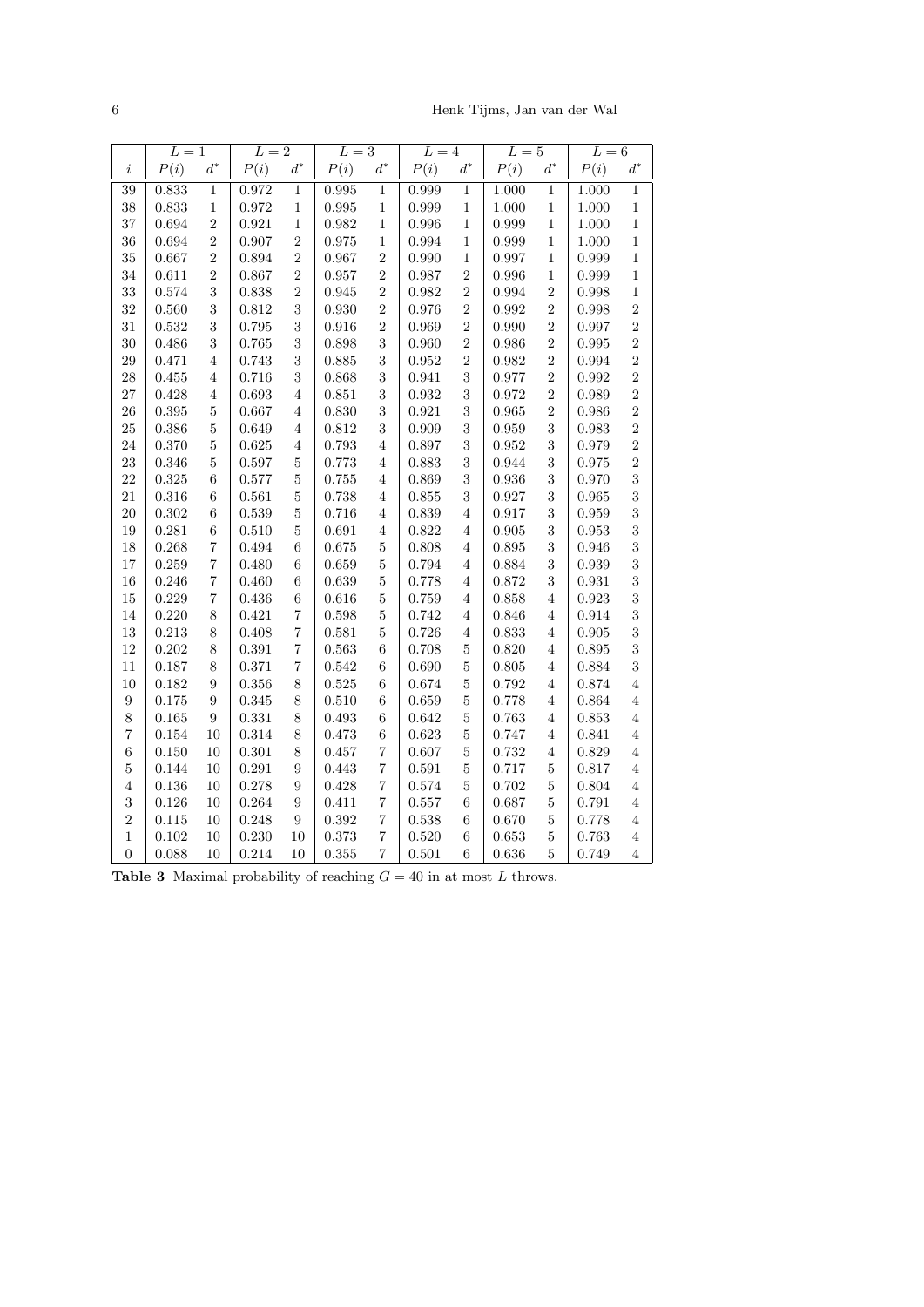game starting in  $(G-1, G-1)$ . Knowing that the value of this symmetric state has to be zero we can check wether there is a 'deterministic move' (i.e., using a fixed number of dice) that guarantees the value 0. If there would be an optimal deterministic throw, then we must have for some  $d \leq D$ , where  $D$  is the maximal number of dice that can be thrown, and for all  $l$ 

$$
V^{(d,l)}(G-1, G-1) := \frac{1}{1 - q_0^{(d)}q_0^{(l)}} \sum_{i,j; \ i+j>0} q_i^{(d)} q_j^{(l)} V(G-1+i, G-1+j) \ge 0.
$$

Computing  $\min_l V^{(d,l)}(G-1, G-1)$  for all d leads to the results in Table 4.

| $\boldsymbol{d}$ | $\min_l V$ | best response to $d$     |
|------------------|------------|--------------------------|
| 1                | $-0.3951$  | 2                        |
| $\overline{2}$   | $-0.2282$  | 3                        |
| 3                | $-0.1282$  |                          |
| 4                | $-0.0649$  | 5                        |
| $\overline{5}$   | $-0.1072$  |                          |
| 6                | $-0.2467$  |                          |
| 7                | $-0.3656$  |                          |
| 8                | $-0.4666$  |                          |
| 9                | $-0.5522$  |                          |
| 10               | $-0.6245$  |                          |
|                  |            | $\sqrt{(d,l)}(G-1, G-1)$ |

Table 4 Best result for player 1 restricting to deterministic moves.

So, there is no optimal number of dice. The best number is 4, but even then the best you can get is -0.0649. If your opponent knows the number of dice you use, it is optimal for him to use one dice more, unless you use 5 or more dice, then his optimal choice is 1. Thus, randomization is necessary.

## 4 The stochastic game

The two-person zero-sum stochastic game is in fact a terminating, even contracting game. In each move (throw of the two players) the state of the game gets closer to the payoff-zone: the set of states  $(a, b)$  with  $\min\{a, b\} \ge$ G. (Define the distance from  $(a, b)$  to the payoff-zone as  $2G - a - b$  if both a and b less than G. Then with a probability of at least  $1 - (q_0^{(D)})^2$  the distance decreases by at least 2.)

The value of the game and the optimal moves of the two players can be computed by repeatedly solving the appropriate matrix games.

Let  $x = (x_1, x_2, \ldots, x_D)$  be a randomized move for player 1, i.e., player 1 throws *d* dice with probability  $x_d$  where  $\sum_d x_d = 1$ . The first approach to think off is to recursively compute  $V(a, b)$  via a sequence of LP-problems, starting in  $(a, b) = (G - 1, G - 1)$  and working backwards, step by step,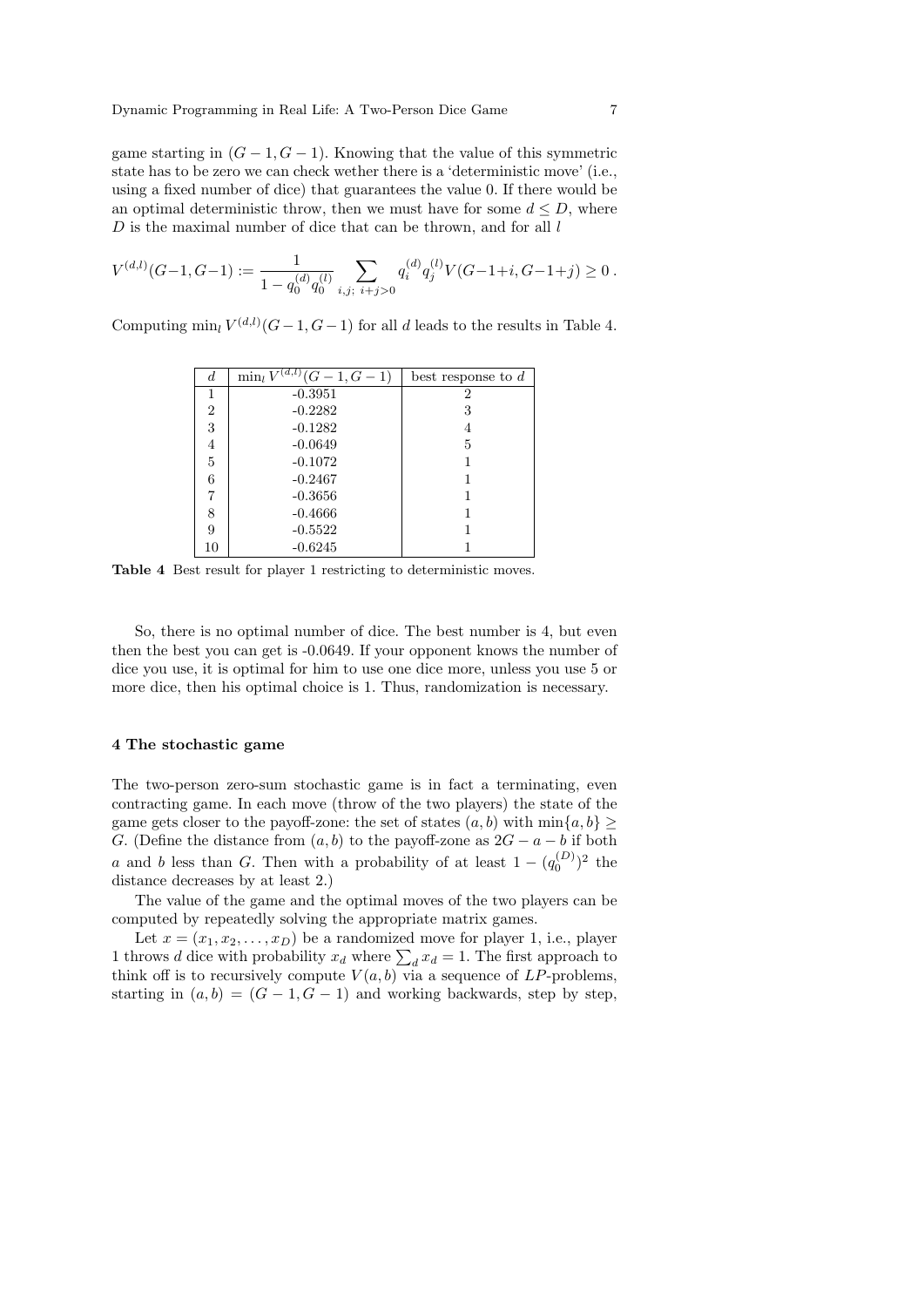until  $(a, b) = (0, 0)$ . This requires to solve the optimization problem:

$$
\max V
$$

subject to

$$
\sum_{d} x_d \left( \sum_{i+j>0} q_i^{(d)} q_j^{(l)} V(a+i, b+j) + q_0^{(d)} q_0^{(l)} V \right) \ge V, \quad l = 1, ..., D,
$$
  

$$
x_d \ge 0, \quad d = 1, ..., D, \quad \sum_{d} x_d = 1,
$$

where, for  $i + j > 0$ , the values  $V(a + i, b + j)$  have been computed before and hence are known.  $(V$  is unrestricted in sign.) However, this optimization problem is not exactly an LP-problem because of the nonlinear term  $\sum_{d} x_{d} q_{0}^{(d)} q_{0}^{(l)} V.$ 

To make an LP-approach possible, we proceed as follows. Define  $V^{(n)}(a, b)$ as the value of the game if it is played at most  $n$  times with a terminal reward 0, if the game has not reached the payoff-zone in  $n$  steps. Thus,  $V^{(0)}(a, b) := 0$  if  $a < G$  and  $b < G$ . Also, define

$$
V^{(n)}(a,x,b,l) = \sum_{d} x_d \sum_{i,j} q_i^{(d)} q_j^{(l)} V^{(n-1)}(a+i,b+j), \ n > 0 ,
$$

with the convention that, for  $n \geq 0$  and  $a \geq G$  or  $b \geq G$ ,  $V^{(n)}(a, b) = V(a, b)$ with  $V(a, b)$  as defined in (1).

Then in iteration n in state  $(a, b)$  the value of the game and the  $(an)$ optimal move for player 1 can be obtained from the following LP-problem  $(cf. [3])$ :

Matrix game

## max V

$$
subject\ \ to
$$

$$
V^{(n)}(a, x, b, l) \ge V, \quad l = 1, ..., D,
$$
  

$$
x_d \ge 0, \quad d = 1, ..., D, \sum_d x_d = 1.
$$

The optimal value V satisfies  $V = V^{(n)}(a, b)$  and the optimal  $x^{(n)}(a, b)$  is the (an) optimal move for player 1 in state  $(a, b)$  in iteration n.  $V^{(n)}(a, x, b, l)$ converges exponentially fast to the value of the game, and  $x^{(n)}$  is nearly optimal for  $n$  sufficiently large.

Similarly, we can compute a (nearly) optimal strategy for player 2. Of course, for symmetry reasons the optimal move for player 2 in  $(a, b)$  is the same as the optimal move for player 1 in  $(b, a)$ .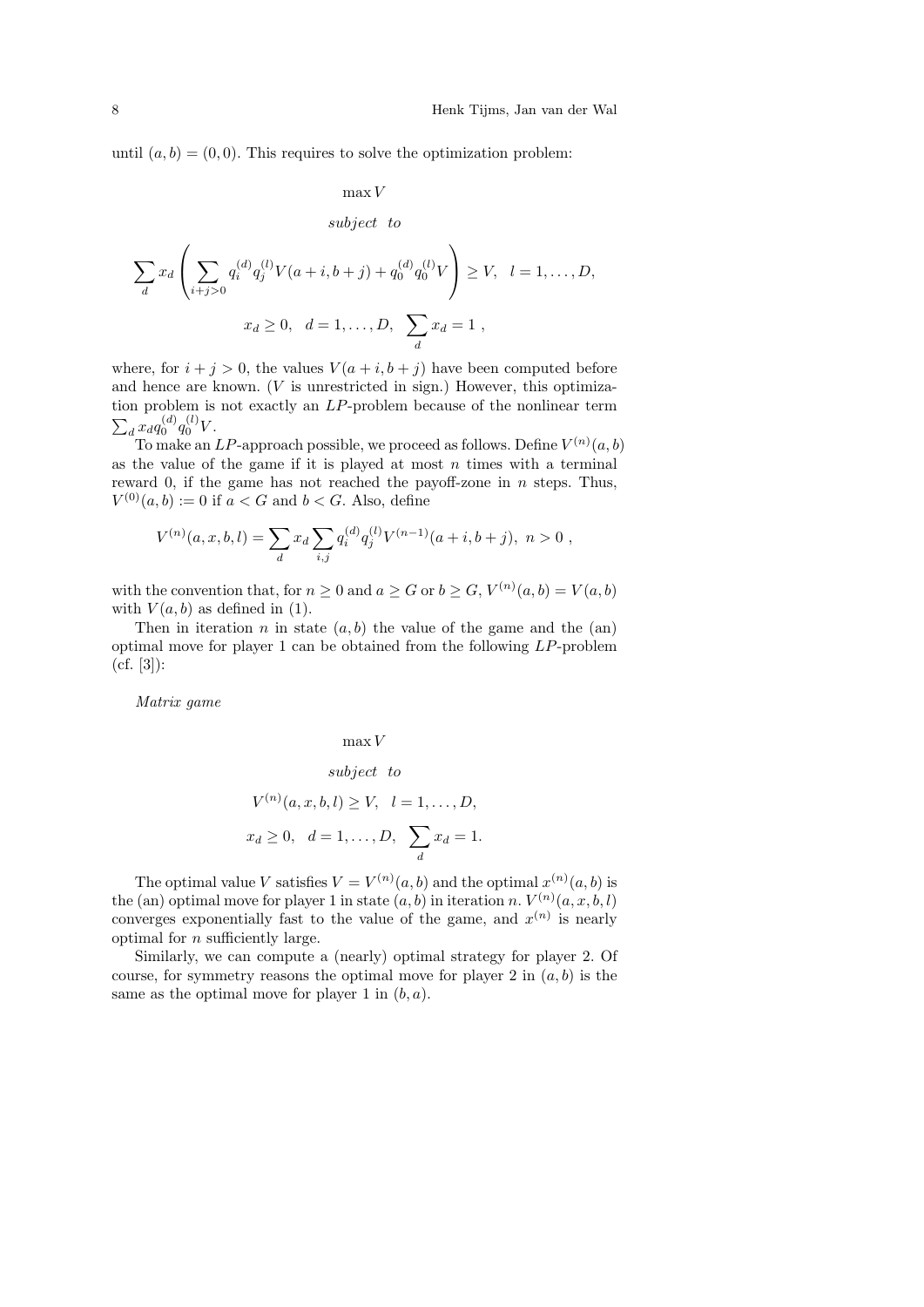Remark 1 In order to profit from the contracting properties of the dynamic programming scheme for  $V^n$ , one may introduce a so-called weighted supremum norm  $\mu$ . Defining  $\mu(a, b) = \alpha^{a+b}$  for some  $\alpha < 1$  the model will be contracting with respect to the  $\mu$ -norm and nearly optimal strategies and upper and lower bounds can be computed from the difference between  $V^{(n+1)}$  and  $V^{(n)}$ , cf. [4].

## 4.1 The optimal strategy

In Table 5 we present some results for the optimal strategy for the case the maximum number of dice  $D$  is equal to 5. The table should be read as follows. If, for instance, player 1 has  $G-1$  points and player 2 has  $G-3$ points, then player 1 will use 2, 4 or 5 dice with probabilities 0.172, 0.151 and 0.677 respectively.

Our results have also shown that for smaller values than  $G - 13$  the players use non-randomized decisions only.

What we also see, for instance in state  $(G - 5, G - 13)$  player 1 will use 4 dice and player 2 will use 5 dice. So both players use more dice then needed to reach the payoff-zone in order to beat the other player in case none of them throws a 1.

## 5 Variants

There are various modifications of this game possible. To mention a few.

- 1. Player 2 uses the optimal strategy with respect to one of one-person games discussed before. What is the optimal response for player 1 and how does this increase 'his value'? This 'game' can still be solved by ordinary DP.
- 2. Suppose at the start a coin is flipped to decide which player may start. Then, alternatingly they throw a number of dice until one of the players reaches G. Again simple  $DP$  suffices to obtain the optimal strategy.
- 3. Suppose when a player throws a 1 not only his score is 0, but he also loses all (or some of) the points collected so far.
- 4. Suppose the players know the outcomes of their own throws, but don't know what the other player has been doing at all. This is a game with imperfect information. Is it possible to determine an optimal strategy?
- 5. Suppose that in addition to the previous situation you also know how many dice your opponent has used. This too is a game with imperfect information.

#### References

1. Derman, C., Finite State Markovian Decision Problems, Academic Press, New York, 1970.